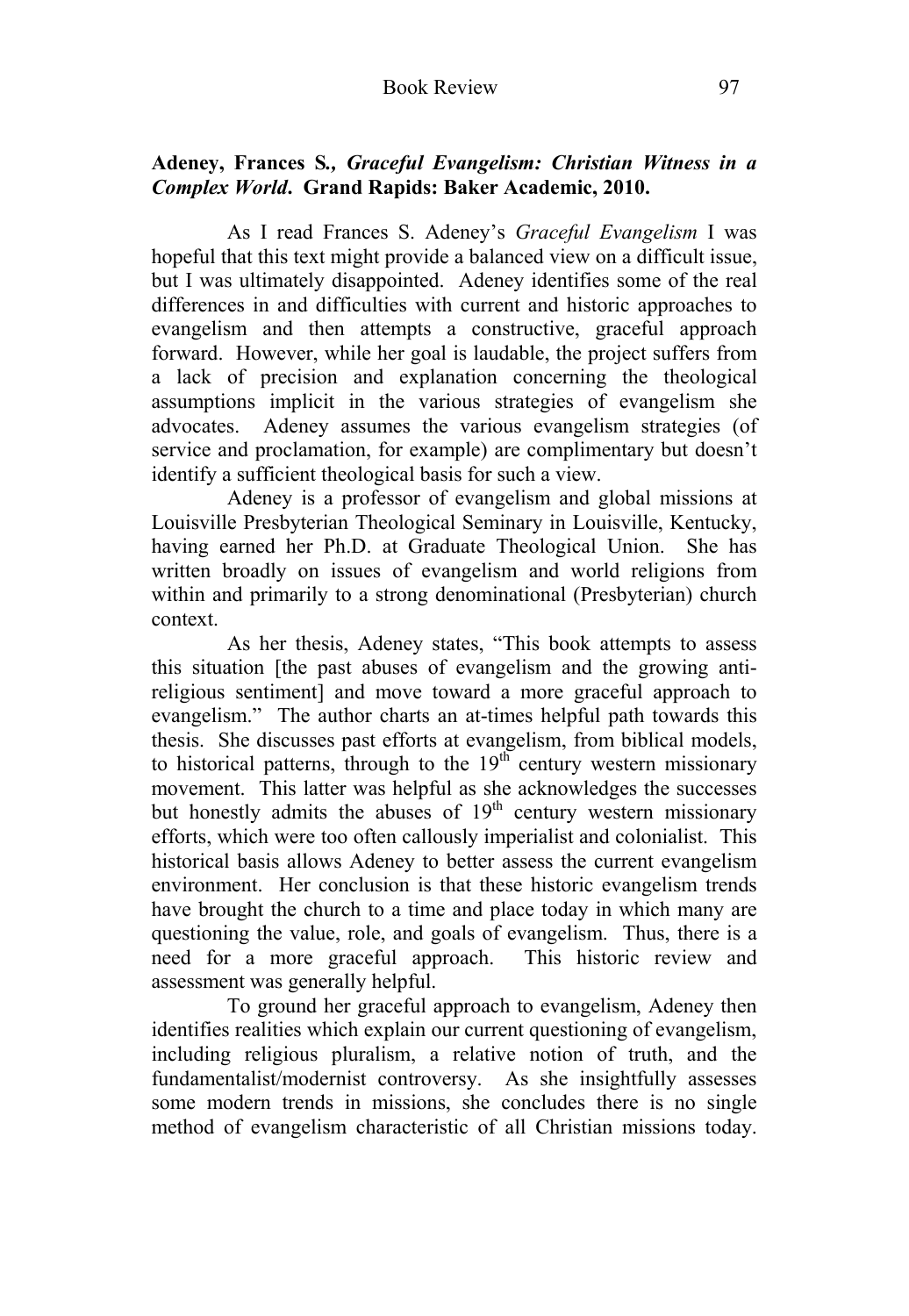She then proceeds to explore several different contemporary approaches, examining them for the positive contributions each makes, from serving others, to inviting others into community, to political activities of liberation, to proclamation. Adeney lauds each for their positive approach and contribution to evangelism.

 After investigating from where we have come, the author proceeds to explore where it is we are going and how we can get there gracefully. She defines the goal of evangelism as "the abundant life," and uses this definition to craft her proposed mission statement for evangelism – to bring the abundant life to people. She concludes the book with projections for the future of evangelism, acknowledging challenges but believing it can be done – with grace.

 While some of the information and insight Adeney provides is helpful, her advocacy of multiple approaches to evangelism suffers primarily because she extends an uncritical tolerance and advocacy, or false grace, to these vastly differing approaches to evangelism which reflect deep theological differences which are in many ways incompatible. She desires to find a way for these differing evangelism approaches to "play nice" together, but neglects the fact that these approaches are different precisely because they each best represent a different theological segment of Christianity. Her "graceful" approach thus minimizes or ignores these theological differences and ends up being naïve and simplistic.

 But those theological differences are real. For example, theological conservatives focus on evangelism through proclamation precisely because their theology focuses on the reality of a divine savior Jesus Christ who came to give his life as a sacrificial substitute on the cross to remove our sins and restore us from alienation to right relationship with God. This truth must be embraced, and it must be proclaimed before it can be embraced. Similarly, theological liberals primarily employ evangelism through activism, liberation, or tolerance precisely because their theology focuses on Jesus as the divinely sent man who shows us, by example, the best life to live and how to love God. These are not the same gospel message. Adeney completely ignores this important difference, treating the different methods of evangelism favored by theological conservatives and liberals as if they are mere "preferences," rather than the differing theological expressions they actually are.

 Further, although projecting herself as a mediator in this discussion, Adeney has her own theological bias. In defining the goal of evangelism as "the abundant life," her description focuses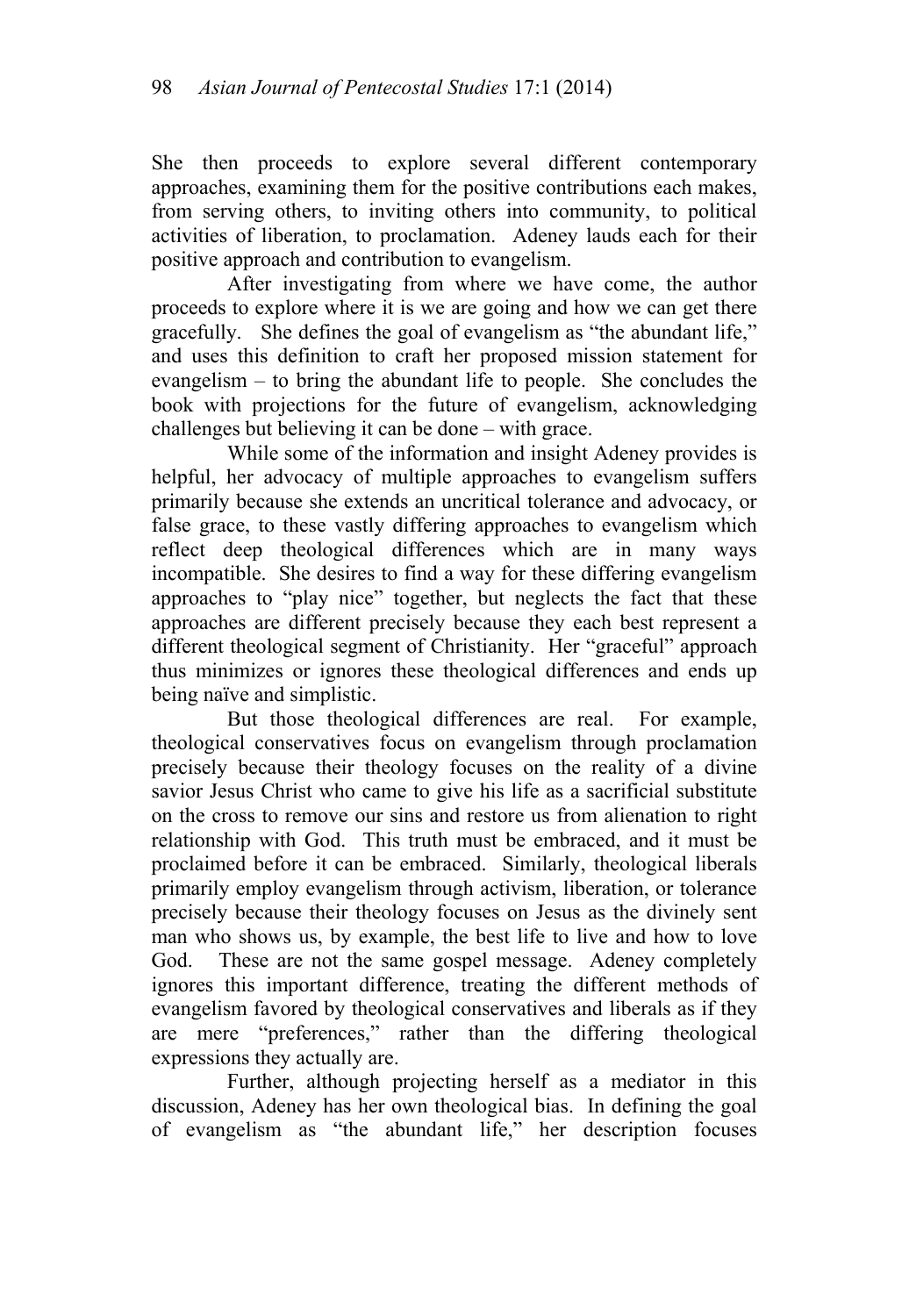overwhelmingly on service through improved living conditions and relationships in this life. She states directly that the reason Jesus came was to help us find human flourishing by modelling the path to it for us (102). Theological conservatives would not disagree that being a disciple of Jesus Christ should lead to increased human flourishing, but that is not the primary reason Jesus came to earth, which they view as his atoning substitutionary death and resurrection. Thus, for them the evangelistic message proclaimed is not that Jesus is primarily our example or our model, but that Jesus is the only one who can heal us of our disease of sin. Adeney repeatedly states that Jesus came to set the captives free (Luke 4) but again reveals her theological bias in defining this as release from oppressive material conditions and relationships only, rather than from personal sin which leads to those oppressive conditions and relationships.

 This bias is also evidenced in Adeney's use of history. When discussing John Wesley's contribution to evangelism she cites his 1735 expedition to the American colony of Georgia as an example of his "service" methods of evangelism to the native Americans (44). However, Wesley considered this two year mission trip to be a disappointment, even leaving under a cloud. Adeney holds this failed "service" missions trip up as an example of great evangelism, completely neglecting to mention the tremendous success and impact of his "proclamation" evangelism through 40,000 sermons preached. Her personal preference for evangelism by "service" over "proclamation" and her accompanying theological bias is clearly evident here.

 Though Adeney approaches evangelism in the pluralistic context of other faiths, she is a clear advocate of inclusive Christianity, refusing to identify Christianity as that faith which alone is true and salvific. This leaves the reader with the nagging question of why bother to evangelize at all if other religions are the equal of Christianity? Adeney never addresses this all-important question.

 While Adeney's work provides some good information on the historic origins of the current difficulties and differences in evangelism, her assessment of the current situation and path forward are both deeply flawed because she fails to acknowledge the differing theological perspectives necessarily embedded in the various evangelism methods. In truth, evangelism should always be conducted in an attitude of grace, and many methods of evangelism are valid and can be compatible: we should "proclaim" the message of salvation in Christ and "serve" our fellow human beings. But a consistent, consciously acknowledged theological base must first be constructed to support this